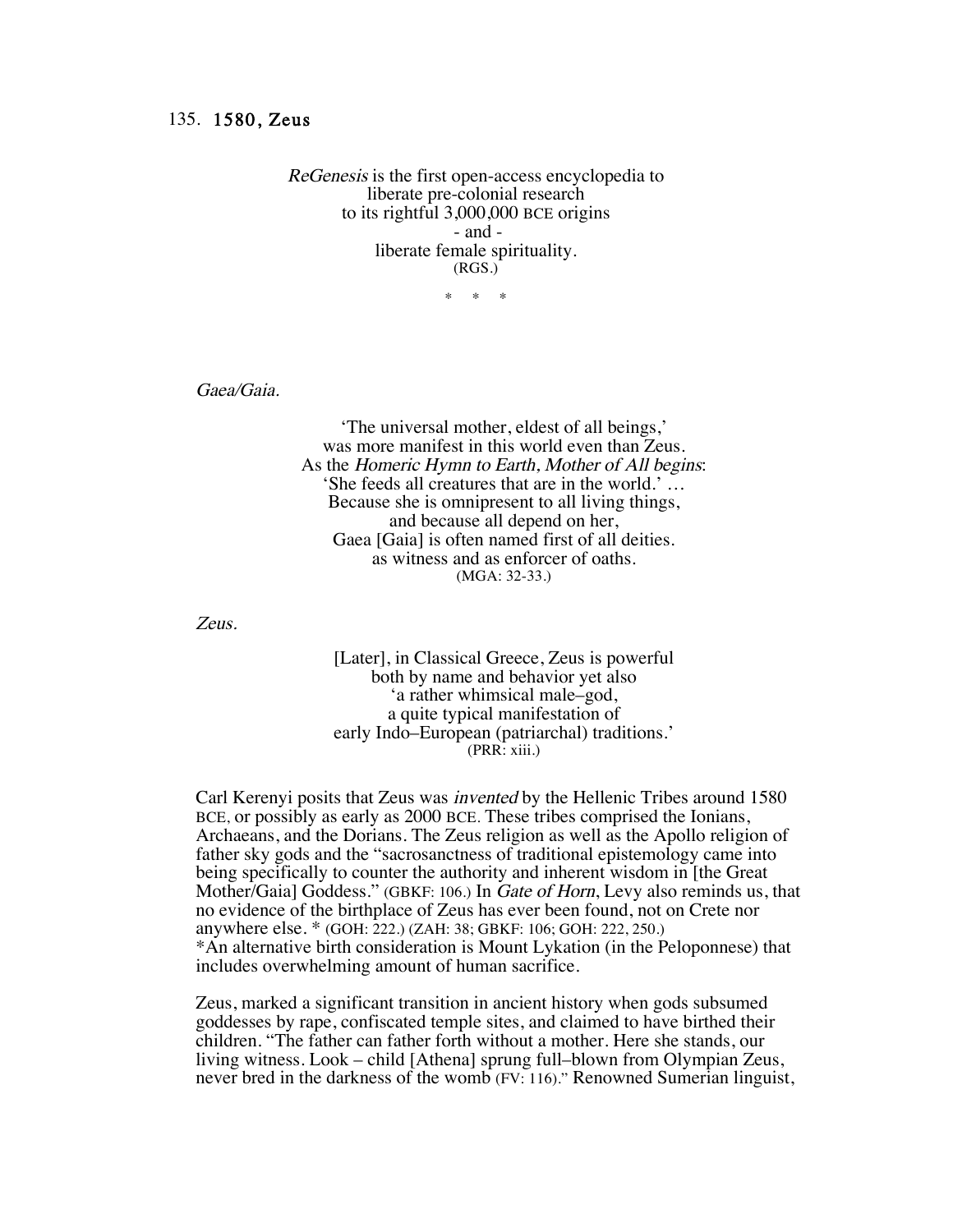Samuel Noah Kramer refers to such *reversal phenomena* as 'priestly piracy.' (FPS; 27, 29.)

Kramer's Sumerian construct of priestly piracy is also apropos to Greek Zeus. In the Indo-European pantheon, Zeus was the primary ruler. Former goddesses who were known for power in their own right, became subordinate to the gods as daughters, or wives such as Hera, or militarized icons such as Athena. Later in the Archaic Greek Age, c. 800-50 BCE, Zeus gained significant eminence in the works of Hesiod's Theogony, where Zeus is portrayed as the leading storm–god of the Greek pantheon. His sky powers are described in detail, including his birthing of Athena and Dionysus. (FPS: 27, 29; TLG: 154, 164; TCOP: 204-205; FG: 135.)

Keuls adds to the discussion of male pregnancy and parturition of both Gods Zeus and Dionysus.

Athena's birth was as sexless as her mature personality. She was the result of one of Zeus' great feats of male pregnancy and parturition, the other being the god Dionysus. Athena was born, highly symbolically, from her father's head – that is, of patriarchal male fantasy. In the most common version of her birth, when Zeus' cerebral pregnancy had come to term, the divine craftsman Hephaestus split Zeus' head open with an ax and out sprang Athena, fully equipped with the armor of militarism. …The sexless birth of Athena makes a worthy complement to that classic tale of uterus envy, the birth of Dionysus, in which the father of gods and men develops a pseudo – womb (TROP: 40-42).

Gimbutas suggests that, "Legends narrate the rape of the goddesses by Zeus and other gods, which can be interpreted as an allegory for the subjugation of the local goddess religion by the invaders' patriarchal pantheon." (TLG: 154.) As previously noted in BCE entry, 2300, Sumerian Transitions, Thorkild Jacobsen echoes Gimbutas by suggesting that the Sumerian introduction of female subservience to male – headed pantheons was also based on actual cultural transitions. (PDAM: 164; RGS.)

According to Goodison, subsequent Olympian deities are "often jerry – built from the building blocks of an earlier era."

Olympian deities are not heaven-born archetypes, but are rather of inconsistent man – made construction, often jerry – built from the building blocks of an earlier era. The raw material from which they are made are the 'largely localized vegetation figures' (in Dietrich's words (OGR: 28)) and animal deities or spirits of our earlier period. … The early symbolic system gets fed into, and subordinated to, the later official Olympian god system. … The divine was not separate but immanent in the physical realities of daily life [as] … the earth was itself a divine female spirit (MHE: 115-116).

Goodison adds to the above discussion on the subsequent Olympian deities including Zeus.

This period also introduced Olympian games honoring Zeus, ascendant sky gods, renewed trade with the Near East, Greek colonization of the Mediterranean with the city – states, plus increased slavery and female subjugation. As Olympian sky gods continued their thrust for superiority over the earth and replaced mother – rite to father – right (GMDP), violence became increasingly glorified. … (The transition from mother goddesses to Olympian sky gods is also evidenced at ritual cave sites. As a result,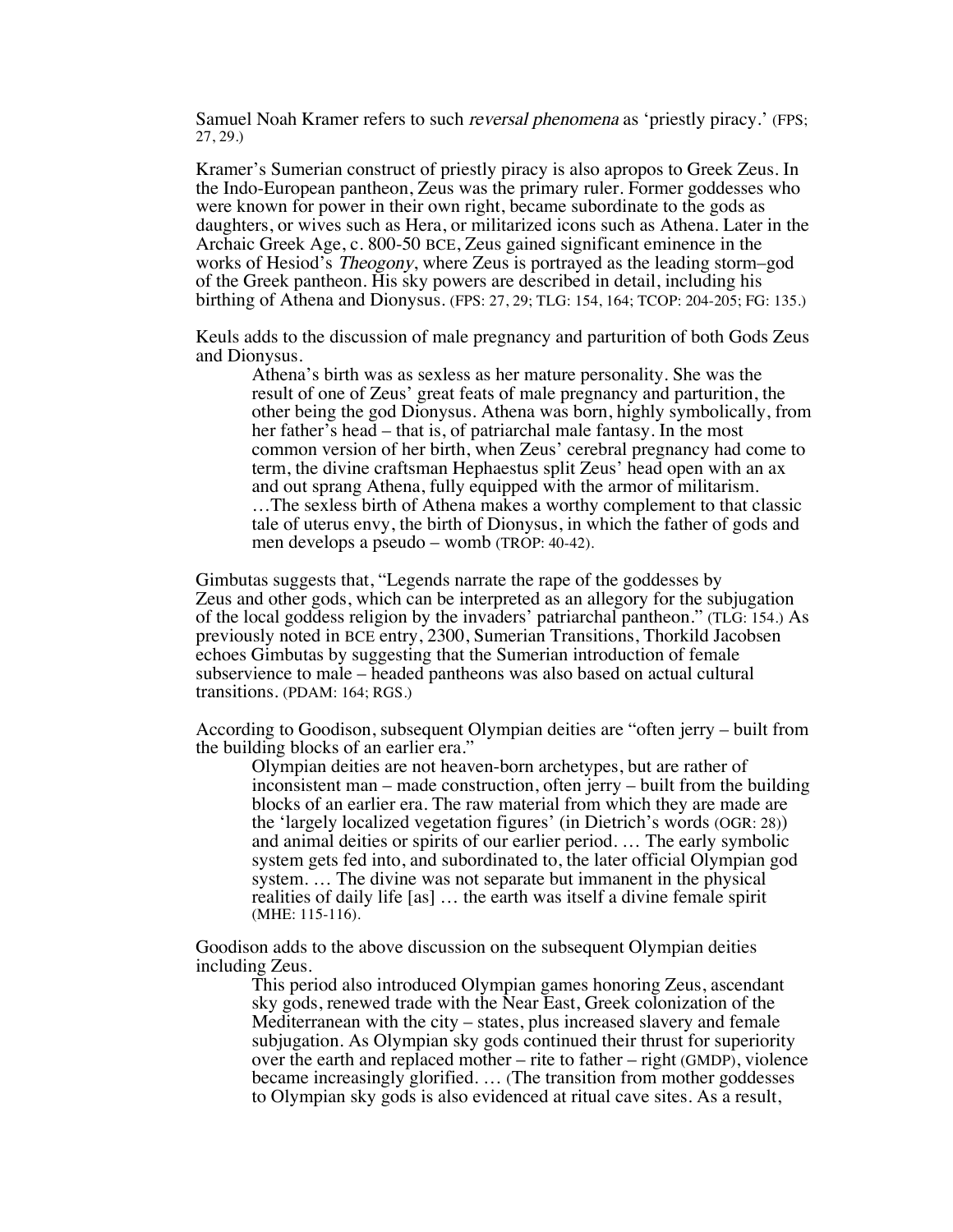goddess cave temples gave way to the construction and replacement of the open-air temples for the incoming sky gods TROP: 51-55; FG: 135; TLOG). (RGS: 800-500, Archaic Greek Age).

For further Troy research on the transition of "hierarchical thinking, warfare, and colonization that became the basis of 'Western civilization'": Moulton, Susan. "Venus Envy: A Sexual Epistemology." ReVision 21.3 (Winter 1999): 43-47. (VE.)

Further research about sky god Zeus and other take-over models (CB: 45): 4400- 2500, Olympus Hera; 4400-2500, Kurgan Invasions; 1450-1260, Hattusa and Yazilikaya; 1450-1100, Late Bronze Age Crete; 1000, Gods; 800-500, Archaic Greek Age; and 200, Greece and Pergamon, Anatolia. (RGS.) (Also see the Pergamon Altar at Berlin's Ancient Near East Museum on Museum Island.)

Further research on mother – rite to father – right savior God  $*$  transitions: 92,000, Qafzeh or Kafzeh Cave and Ochre Symbolism; 4400-2500, Kurgan Invasions; 4400-2500, Olympus Hera; 4000-3000, Egypt, Africa, and Cathedra Goddesses; 3000-2780, Egyptian Bronze Age; 2686-2181, Old Kingdom Egypt (2600 Fifth Dynasty); 2600-1100, Late Indo–European Bronze Age; 2370-2316, Akkadian Enheduanna and Inanna's Hymns; 2300, Sumerian Transitions; 2300- 2100, Edfu Egypt; 1450-1260, Hattusa and Yazilikaya, Anatolia; 1100-800, Iron Age; 1100-800, Mediterranean Dark Ages; 1000, Double Goddess Transition; 800-500, Archaic Greek Age; 700-550, Apollo at Delphi and Didymaion; 668- 626, Sumerian Mythology; 587-500, Demise of Sumerian and Babylonian Goddesses; 323-30, Kom Ombo Temple; and 305-30, Esna Temple. (RGS.) (Also see CE entries: 325, Council of Nicaea and Goddesses and Gods; 431, Council of Ephesus and Virgin Mary, Anatolia and Virgin Mary; 570, Mohammed's Birth; 1207-1273, Rumi and Mother.) (RG.)

\* Soteriology: study of God's salvation and ontological concepts of female evil.

Further research on birth considerations that may also be reminiscent of "great feats of male pregnancy and parturition" (TROP: 40-42): Queen Maya, mother of the Bodhisattva Buddha in the Mahayana texts, Gandavyuha Sutra, chapter 44. Also see the birth narratives of: Moses; Samuel; John the Baptist; and Jesus.

The following speaks to the theory that mankind is not a one size fits all. Over the centuries, there has been a historic shift to a culture and society in which half of the population are traditionally regarded as: politically; philosophically; psychologically; professionally; theologically; spiritually; academically; scientifically; sexually; biologically and etc. inferior or less than the other half. (MHE: 150.)

The repercussions of this shift in the symbolic plane can be seen NOT only in the division of male gods from female gods, but also in the separation of sky from earth, of mind from body, of spirituality from sexuality. Incorporated into the mainstream of Greek thought and later crystallized in the philosophical writings of Plato, these ideas then pass via Neoplatonism into Christian theology and contribute to the symbolic worldview, which is still dominant in western [global] society today. From this early Greek Geometric period onwards, European culture ceases to offer the imaginative vocabulary for any human being, female or male, to experience themselves as whole and undivided (MHE: 150).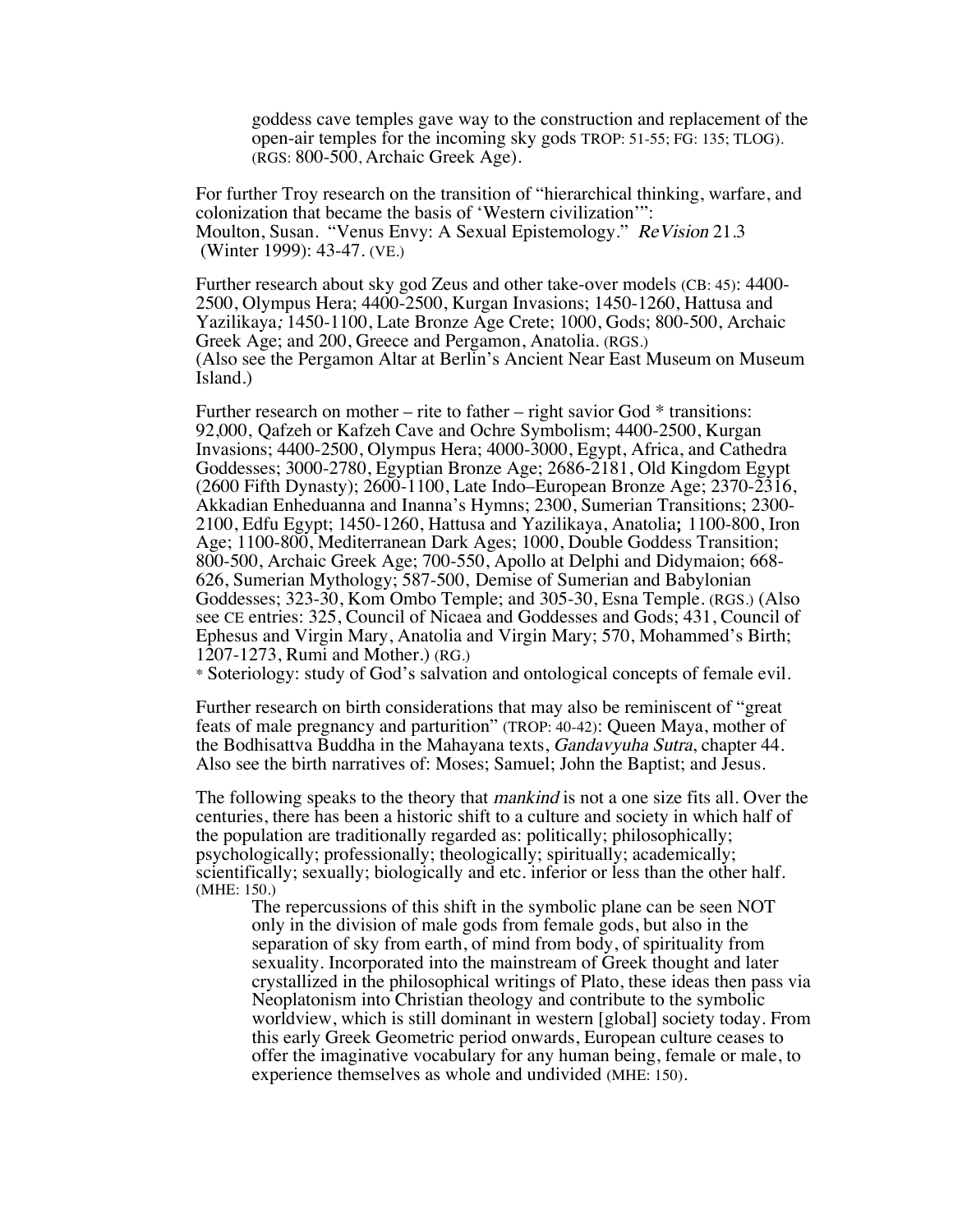This hierarchical dis-order is discussed at length throughout ReGenesis including BCE entries: 4400-2500, Olympus Hera; 3100-2600, Proto Bronze Age Crete, Writing, and Heroes; 3000-1450, Gournia; 2500, Inanna, Holder of the Me; 2400, Sumerian Women in the Akkadian Period; 2400, Lilith and Eve; 2300, Sumerian Transitions; 1750, Hammurabian Dynasty, Babylon, Ishtar, and Inanna; 1580, Zeus; 1100-800, Iron Age; 1000, Gods; 800-500, Archaic Greek Age; 587-500, Demise of Sumerian and Babylonian Goddesses; 500-400 Classical Greek Era and Leading Male Authors; 384-322, Aristotle's Theory of Rational Male Dominance; and First Century BCE-Sixth Century CE, Summary of Female Catholic Priests and Synagogue Leaders.

Further Crete research: 7000-3500 (1450), Old Europe; 7000-5000, Early Neolithic Crete; 3100-2600, Proto Bronze Age Crete; 2600-2000, Early Bronze Age Crete; 2600-2150, Myrtos; 2000-1450, Middle Bronze Age Crete; 1625, Thera; 1600, Minos Controversy; 1600, Mycenaeans Dominant on Greek Mainland; 1450-1100, Late Bronze Age Crete; 1100-800, Iron Age; and 1100- 800, Mediterranean Dark Ages. (RGS.)

Further Crete and Aegean research:

- Alexiou, Stylianos, Nikolaos Platon, and Hanni Guanella. Ancient Crete Trans. D. J. S. Thomson. London, England: Thames & Hudson, 1968.  $(AC.)$
- Arthur, Marilyn B. "Early Greece: The Origins of the Western Attitude toward Women." Women in the Ancient World: The Arethusa Papers. Eds. John Peradotto, and J. P. Sullivan. Albany, NY: State University of New York Press, 1984. 7-58. (EG.)
- Conn, Marie A. "Pandora and Eve: The Manipulation and Transformation of Female Archetypes." Balancing the Scales: An Examination of the Manipulation and Transformation of Symbolic Concepts of Women. Eds. Marie A. Conn and Therese B. McGuire. Lanham, MD: University Press of America, 2003, 1- 24. (PAE.)
- Dietrich, Bernard C. The Origins of Greek Religion. Berlin, Germany: Walter de Gruyter, 1974: 11, 96-106. (OGR.)
	- . Tradition in Greek Religion. New York, NY: Walter de Gruyter, 1986. (TIGR.)
- Finkelberg, Margalit. Greeks and Pre-Greeks: Aegean Prehistory and Greek Heroic Tradition. Cambridge, England: Cambridge University Press, 2005. (GPG.)
- Gesell, Geraldine C. Town, Palace, and House Cult in Minoan Crete. "Studies in Mediterranean Archeology" Vol. 67. Göteborg: P. Åströms Förlag, 1985: Ch. I: 2. (TP.)
- Keller, Mara Lynn. "Crete of the Mother Goddess: Communal Rituals and Sacred Art." ReVision 20.3 (Winter 1998): 12-16. (KCMG.)
- Lubell, Jarrett A. "The Minoans of Crete." Archaeology 68.3 (May-Jun. 2015): 28-35. (MOC.)
- Mellersh, H. E. L. Minoan Crete. New York, NY: Putnam, 1967. (MMC.)

University Press, 1986. (CPA.)

For an extensive discussion on how the Mycenaean–Minoan culture was a hybrid culture of both Old European and Indo–European elements that were later assimilated by the Classical Greece, c. 500 BCE 1450-1100, Late Bronze Age

Platon, Nicolas. Crete. Geneva, Switzerland: Nagel Publishers, 1966. (C.) Rutkowski, Bogdan. Cult Places of the Aegean. New Haven, CT: Yale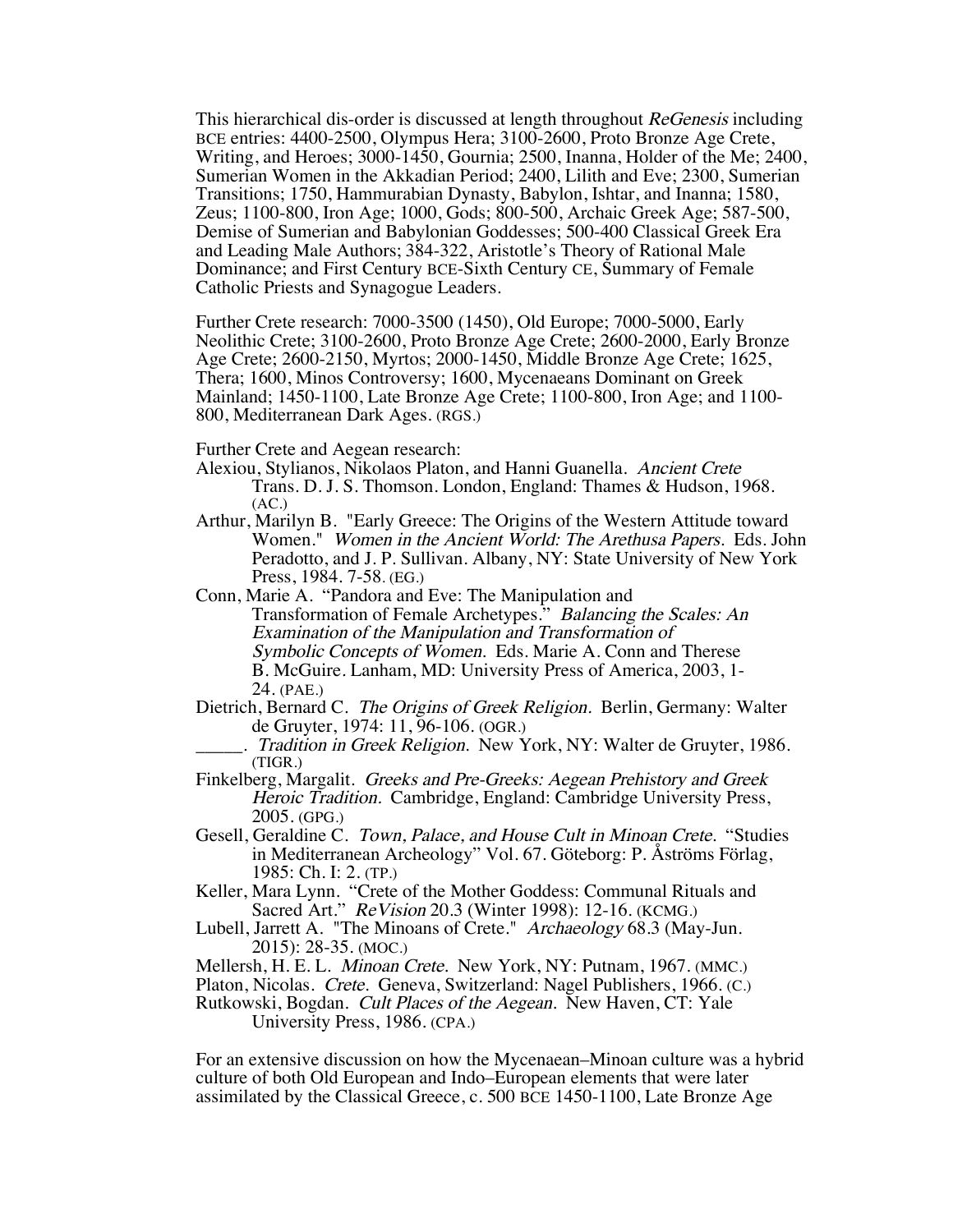Crete. (RGS.)

IMAGE: ZEUS TEMPLE: PERGAMON, (ANATOLIA) TURKEY. PHOTO: © GSA. DESCRIPTION: REMAINS OF THE ZEUS TEMPLE, PERGAMON, TURKEY. SLIDE LOCATION TURKEY, SHEET 113, ROW 3, SLEEVE 3, SLIDE #Bk293, BCE. CO\_TUR\_S113\_R3\_SL3\_SBk293 SHOT ON LOCATION: PERGAMON, (ANATOLIA) TURKEY. NOTE 1: "NO EVIDENCE OF THE BIRTHPLACE OF ZEUS HAS EVER BEEN FOUND, NOT ON CRETE NOR ANYWHERE ELSE (GOH: 222)." (SOURCE: ENTRY ABOVE.) NOTE 2: ALSO SEE THE PERGAMON (ANCIENT PERGAMUM), ALTAR AT BERLIN'S MUSEUM OF THE ANCIENT NEAR EAST ON THE MUSEUM ISLAND. NOTE 3: FIELDWORK PROJECT 1986. IMAGE: ZEUS TEMPLE INC. TALAMONE: AGRIGENTO, SICILY. PHOTO: © GSA. DESCRIPTION: GIANT STATUE OF TALAMONE WITH REMAINS OF THE ZEUS TEMPLE IN THE BACKGROUND, AGRIGENTO, SICILY. SLIDE LOCATION SICILY, SHEET 9, ROW 1, SLEEVE 4, SLIDE #36, BCE. CU\_SIC\_S9\_R1\_SL4\_S36 SHOT ON LOCATION: AGRIGENTO. SICILY. NOTE 1: FIELDWORK 1998. IMAGE: MARBLE BUST OF GREEK APOLLO: CARACALLA, ROME. PHOTO: © GSA. DESCRIPTION: MARBLE HEAD OF APOLLO BASED ON LOST ORIGINAL FROM BATHS OF CARACALLA, ROME. SLIDE LOCATION REGENESIS PHASE 1, SHEET 1, ROW 1, SLEEVE 3, SLIDE #11,  $3-2-a$  c. BCE. IT\_RPO\_S1\_R1\_SL3\_S11.jpg SHOT ON LOCATION: BRITISH MUSEUM: LONDON, ENGLAND.

NOTE 1:

NEW FATHER – RELIGIONS AND MONOTHEISTIC THUNDER AND SKY GODS INCLUDE ZEUS, APOLLO, ALLAH, YAHWEH – ELOHIM, JESUS AND JUPITER: THEIR TEMPLES WERE MOST OFTEN THOSE OF EARLIER GODDESSES (RGS). NOTE 2:

THE ZEUS RELIGION AS WELL AS THE APOLLO RELIGION OF FATHER SKY GODS AND THE 'SACROSANCTNESS OF TRADITIONAL EPISTEMOLOGY CAME INTO BEING SPECIFICALLY TO COUNTER THE AUTHORITY AND INHERENT WISDOM IN [THE GREAT MOTHER/GAIA] GODDESS (GBKF: 106; RGS).' (SOURCE: ENTRY ABOVE.)

NOTE 3: FIELDWORK PROJECT 1998.

IMAGE: ATHENA WITH SERPENT BODICE: VILLA CASALI, ROME. PHOTO: © GSA. DESCRIPTION: ATHENA WITH VERY ACTIVE SERPENTS IN LEFT FOLDS OF BODICE. ATHENA IS NOT A WAR GODDESS BUT PROTECTRESS OF WOMEN AND THE DEAD. SCULPTURE IS FROM THE VILLA CASALI, ROME. SLIDE LOCATION REGENESIS PHASE 1, SHEET 3, ROW 1, SLEEVE 4, SLIDE #4, 4th C. BCE.

IT\_RPO\_S3\_R1\_SL4\_S4.jpg

SHOT ON LOCATION: BRITISH MUSEUM: LONDON, ENGLAND.

NOTE 1: KEULS SUGGESTS THAT ATHENA'S BIRTH FROM THE HEAD OF FATHER – ZEUS WAS JUST ANOTHER PATRISTIC FANTASY (TROP: 40-41; RGS). NOTE 2:

THE FATHER CAN FATHER FORTH WITHOUT A MOTHER. HERE SHE STANDS, OUR LIVING WITNESS. LOOK – CHILD [ATHENA] SPRUNG FULL - BLOWN FROM OLYMPIAN ZEUS, NEVER BRED IN THE DARKNESS OF THE WOMB (FV: 116).

NOTE 3: FIELDWORK PROJECT 1998.

IMAGE: ATHENA WITH GORGON AND SERPENTS: VELLETRI RUINS, ROME. PHOTO: © GSA. DESCRIPTION: THREE METERS TALL STATUE OF ATHENA WITH CORINTHIAN HELMET, BREASTPLATE OF CIRCLING SERPENTS, AND CENTERED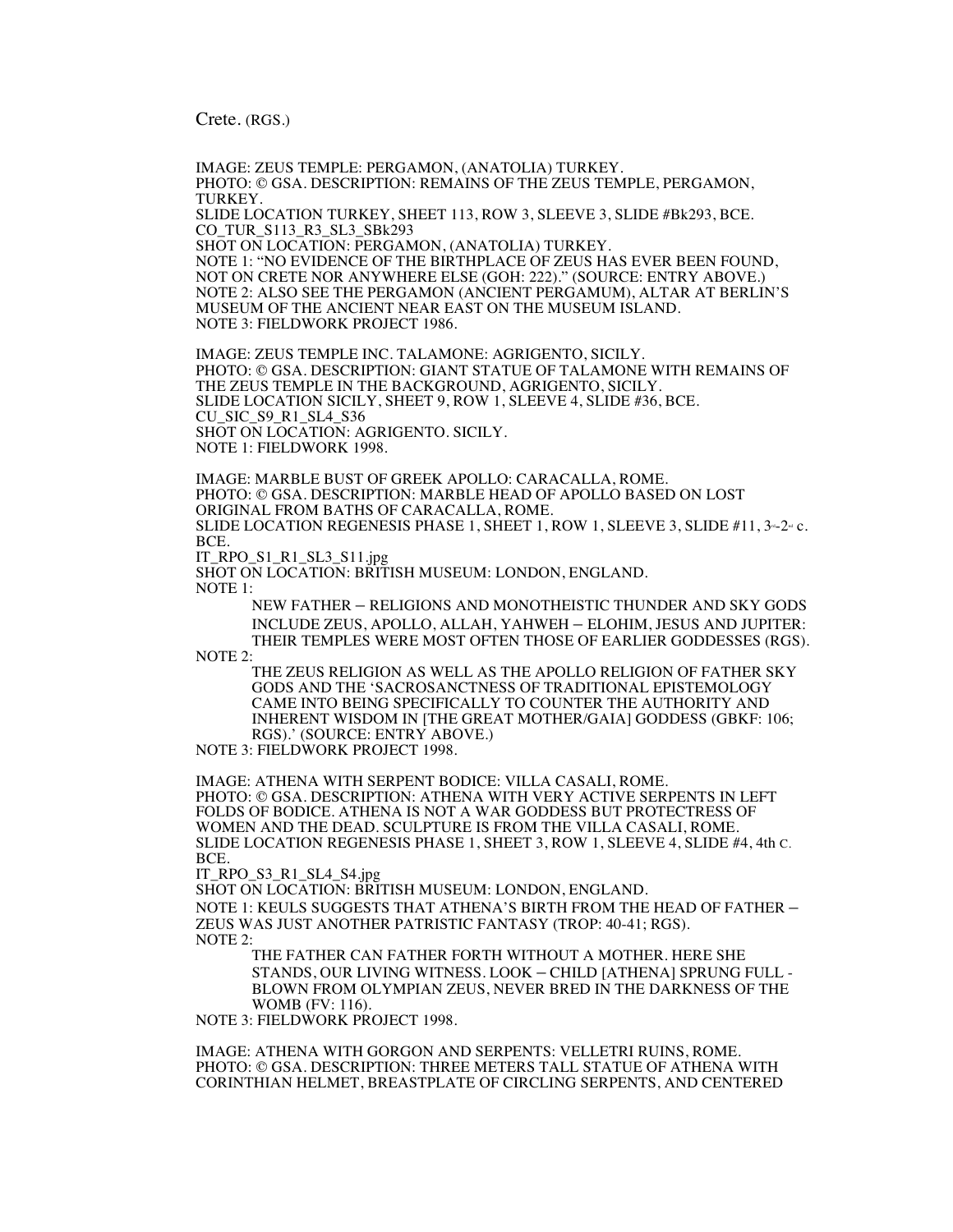GORGON OR TRIPLE MOON GODDESS HEAD (WIM: 120-121): ROMAN VELLETRI RUINS.

SLIDE LOCATION FRANCE: SHEET 2, ROW 2, SLEEVE 2, SLIDE #25, 430 BCE. CO\_FRA\_S2\_R2\_SL2\_S25.jpg

SHOT ON LOCATION: MUSÉE DU LOUVRE: PARIS, FRANCE.

NOTE 1: "OLD EUROPEAN GODDESSES WERE EROTICIZED, MILITARIZED TO VARIOUS DEGREES (ESPECIALLY ATHENA), AND MADE SUBSERVIENT TO THE GODS (TLG: 164)."

NOTE 2: SAVIOR GOD ARCHETYPES.

THIS OLYMPIAN LINE–UP OF DEITIES WAS HEADED BY THE ILL–MATCHED COUPLE OF ZEUS AND HERA, AND INCLUDED ATHENA, APHRODITE, APOLLO, POSEIDON, … PROJECTING A VIEW OF THE WORLD, WHICH WE MAY GUESS WAS IN THE INTERESTS OF A DOMINANT CLASS OF GREEK SOCIETY (MHE: 150).

NOTE 3:

THE FATHER CAN FATHER FORTH WITHOUT A MOTHER. HERE SHE STANDS, OUR LIVING WITNESS. LOOK – CHILD [ATHENA] SPRUNG FULL-BLOWN FROM OLYMPIAN ZEUS, NEVER BRED IN THE DARKNESS OF THE WOMB (FV: 116).

NOTE 4: FIELDWORK PROJECT 1998.

IMAGE: HESIOD, AUTHOR OF THEOGONY: GREECE.

PHOTO: © GSA. DESCRIPTION: GREEK POET HESIOD, AUTHOR OF THEOGONY. SLIDE LOCATION REGENESIS PHASE 1, SHEET 2, ROW 4, SLEEVE 1, SLIDE #5, 800-700 BCE.

IT\_RPO\_S2\_R4\_SL1\_S5jpg VS, > IT\_RPO-S2\_R4\_SL1\_S5.jpg

SHOT ON LOCATION: BRITISH MUSEUM: LONDON, ENGLAND. NOTE 1: "THE ARCHAIC GREEK AGE GAVE RISE TO EPIC AND LYRIC MYTHOLOGISTS AND POETS INCLUDING HOMER AND HESIOD, C. 800-700 BCE AND SAPPHO (ATTIC GREEK ΣΑΠΦΏ) C. 650-600 BCE (RGS). (RGS: 800-500, ARCHAIC GREEK AGE).'

NOTE 2: HESISOD HAS BEEN LABELED THE FATHER OF GREEK MISOGYNY. (PAE: 15.)

NOTE 3:

THE MALE HERO OF GREEK LEGENDS MOVED THROUGH A LANDSCAPE THRONGED WITH FEMALE MONSTERS, WHOM HE MUST DEFEAT OR OUTWIT IN ORDER TO SURVIVE. THE ANCIENT GREEKS CONSIDERED SEXUALITY AS AN ENCROACHMENT ON MALE AUTONOMY. EVEN PROCREATION IS AMBIVALENT IN HESIOD. WOMAN, WHO HAD ONCE BEEN CONSIDERED THE HUMAN IMAGE OF THE GODDESS, IS NO LONGER LINKED TO EARTH'S FERTILITY (PAE: 15).

NOTE 4: ZEUS GAINED SIGNIFICANT EMINENCE IN THE WORKS OF HESIOD'S THEOGONY, WHERE ZEUS IS PORTRAYED AS THE LEADING STORM-GOD OF THE GREEK PANTHEON (RGS). (RGS: 1580, ZEUS).

NOTE 5: FIELDWORK PROJECT 1998.

PHOTO NOTE: ILLUSTRATION ENHANCEMENT, CHRISI KARVONIDES' TEAM.

IMAGE: DOUBLE HERAS: BOEOTIA, GREECE.

PHOTO: © GSA. DESCRIPTION: DOUBLE HERAS, BOEOTIA, GREECE. (DG: 85, FIG. 2.17.) AN ALTERNATIVE INTERPRETATION OF THIS DOUBLE GODDESS IS DEMETER/ PERSEPHONE.

SLIDE LOCATION MSC. GREECE, SHEET 2, ROW 2, SLEEVE 3, SLIDE #35, BCE. CO\_MGR\_S2\_R2\_SL3\_S35.

SHOT ON LOCATION: BRITISH MUSEUM: LONDON, ENGLAND.

NOTE 1: FORMER GODDESSES WHO WERE KNOWN FOR POWER IN THEIR OWN RIGHT, BECAME SUBORDINATE TO THE GODS AS DAUGHTERS, OR WIVES SUCH AS HERA, OR MILITARIZED ICONS I.E. ATHENA (RGS). NOTE 2: FIELDWORK PROJECT 1998-2002.

IMAGE: DIONYSUS, GREECE. PHOTO: © GSA. DESCRIPTION: DIONYSUS, GREECE. SLIDE LOCATION REGENESIS PHASE 2, SHEET 3, ROW 4, SLEEVE 5, SLIDE #24, BCE IT\_RPT\_S3\_R4\_SL5\_S24.jpg